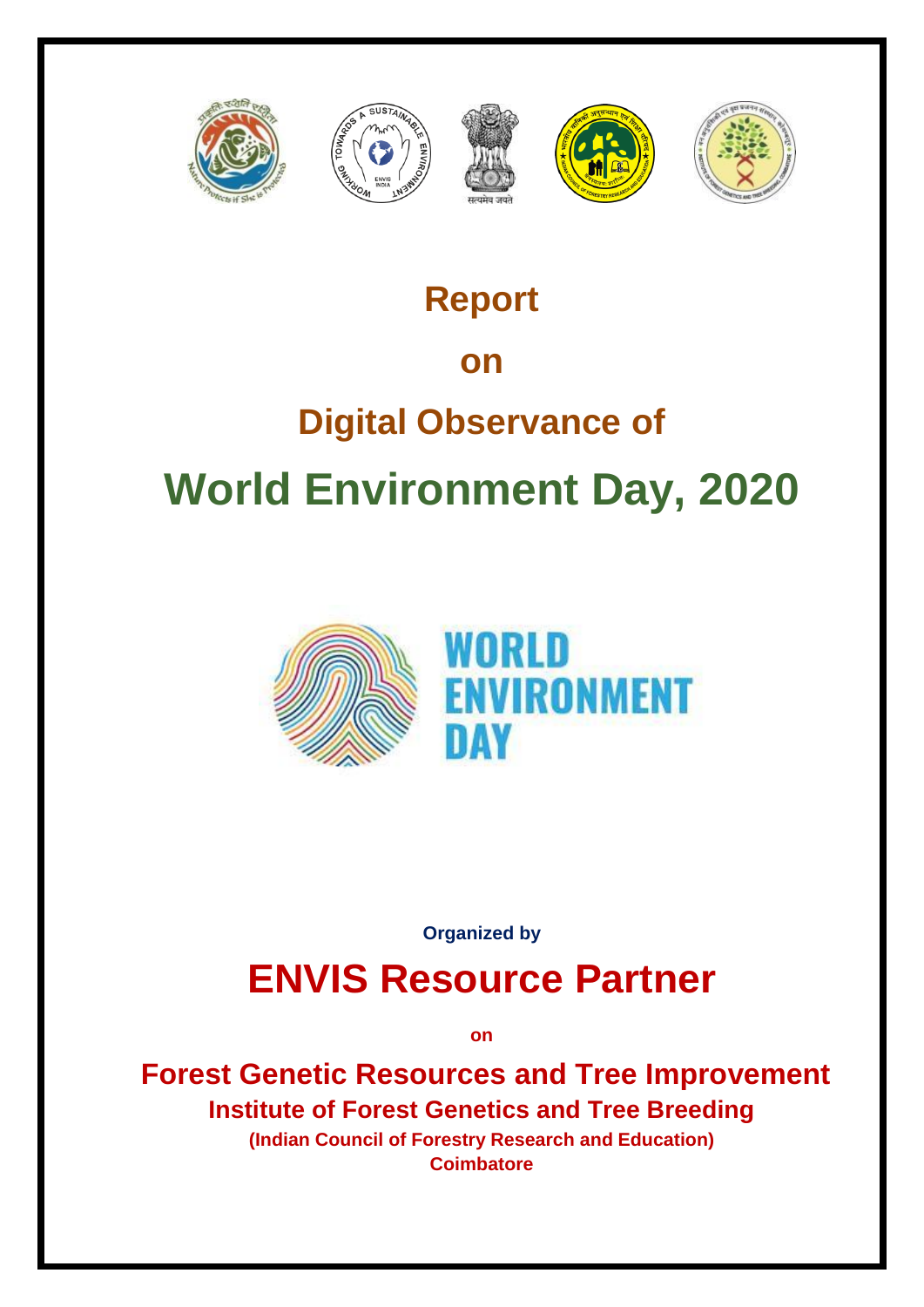### **Digital Observance of World Environment Day, 2020 by ENVIS, IFGTB through Facebook Live**

The ENVIS Resource Partner on Forest Genetic Resources and Tree Improvement at the Institute of Forest Genetics and Tree Breeding, Coimbatore marked the World Environment Day 2020 digitally through organizing an online Awareness Programme through Facebook Live. It found place in the Global World Environment Day Programmes of the United Nations and had endorsement from the Union Ministry of Environment Forest and Climate Change. The event saw the release of a digital version of an invocation on nature, Prakruthi Vandanam in Sanskrit based on Yajur Veda. It was composed and presented as a 'Raagamaalika' in diverse ragas of Carnatic Classical Music by Dr Kannan CS Warrier, Scientist F and Coordinator ENVIS.

World Environment Day which takes place every year on June  $5<sup>th</sup>$  is the United Nations' principal vehicle for encouraging worldwide awareness and action for the environment. It is celebrated by millions of people in more than 100 countries since 1974 and is being observed engaging governments, businesses, celebrities and citizens to focus their efforts on a pressing environmental issue. The current year, 2020 is a critical year for nations' commitments to preserving and restoring biodiversity. Therefore, the theme chosen by the United Nations for World Environment Day 2020 is Biodiversity. During the introductory remarks, Dr Kannan CS Warrier also pointed out that biodiversity involves 8 million plant and animal species, their ecosystems and the genetic diversity among them. We are losing the invaluable treasure at an alarming rate that, it has been estimated that, within the next 10 years, one out of every four known species may have been wiped off the planet. It has also been estimated that to meet the innumerable demands that humans make on nature each year, we may require about more than an additional half of Earth. That is about 1.6 earths to satisfy our greeds, he added. Last year, in 2019, the world lost 3.8 million hectares of tropical primary forest. That is equivalent to a football ground area of forests every six seconds. Southeast Asia is among the hardest hit areas along with South America and Africa. Citing the recent assessment by the Forest Survey of India, Dr Kannan Warrier told that it is heartening to know about the increase in forest area in our country. India shows an increase of 5188 sq km of forest and tree cover at the national level, an increase of 0.65% over the previous assessment in 2017. The top five states in terms of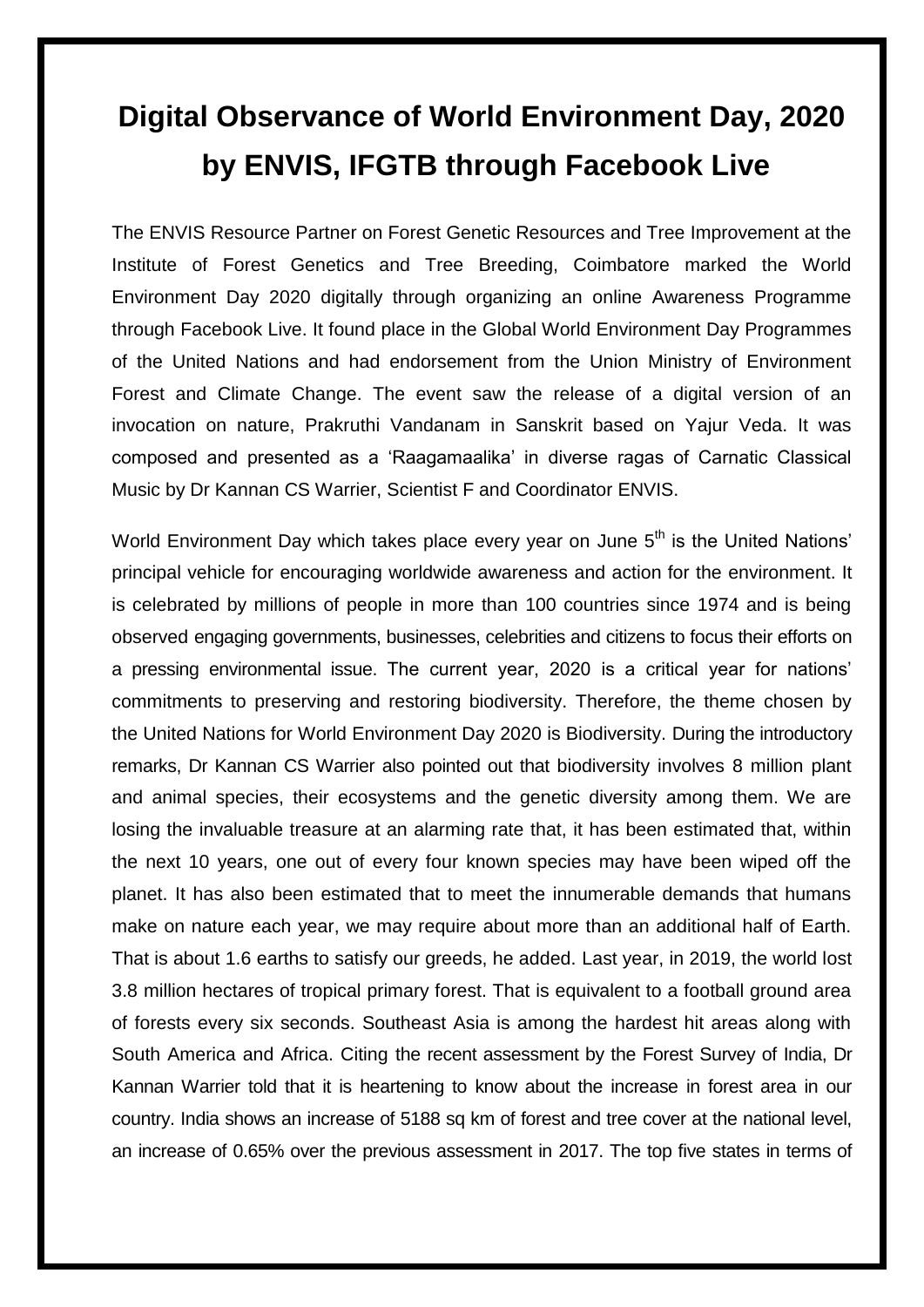increase in forest cover are, Karnataka (1025 sq km), Andhra Pradesh (990 sq km), Kerala (823 sq km), Jammu and Kashmir (371 sq km) and Himachal Pradesh (334 sq km). The mangrove cover also has increased by 54 sq km. Though marginal decline was reported in Tamil Nadu (-4 sq km) in terms of mangroves, the State recorded an increase in the forest cover to the tune of 83 sq km, a marginal increase of 0.32% over 2017.

Shri. S Senthilkumar, Director, IFGTB in his special address explained that an environment consists of both biotic and abiotic factors that influence the community. Nature provides whatever human and other living organisms needed. Nature is always resilient, he added. He emphasised that environmental sustainability is one of the biggest issues faced by the mankind at present due to urbanization, industrialization and modern agricultural practices. India is one of the recognized mega-diverse countries of the world, harbouring nearly 8% of World's biodiversity. He insisted that everyone has to join hands to rebuild and protect natural resources and biodiversity in the ecosystems. Environmental protection is a paragliding concept that describes everything we do to protect our planet and conserve its natural resources so that the quality of life can be enhanced for every organism.

Results of the Mobile Photography Contest held on the theme "Impact of Lockdown on the Environment" was declared by the Chief Jury, Dr John Prasanth Jacob, Scientist G. Among the 386, participants who took part in the contest from different states of India, Shri Nanda Kishore, Shri Akash Kar and Keyur Panchal secured first second and third places respectively. The next 10 best photographs were awarded consolation prizes. An awareness poster highlighting the theme "Biodiversity – It's Time for Nature" was also released during the occasion. Soft copy of the poster and the digital version of the Prakruthi Vandanam were transmitted electronically to students and other stakeholders. Dr S Vigneswaran, Programme Officer, ENVIS proposed the vote of thanks.

Link to the Prakruthi Vandanam: [https://youtu.be/K7Ipv3QLM1k.](https://youtu.be/K7Ipv3QLM1k)

The event can be accessed at https://bit.ly/2Xxlok8.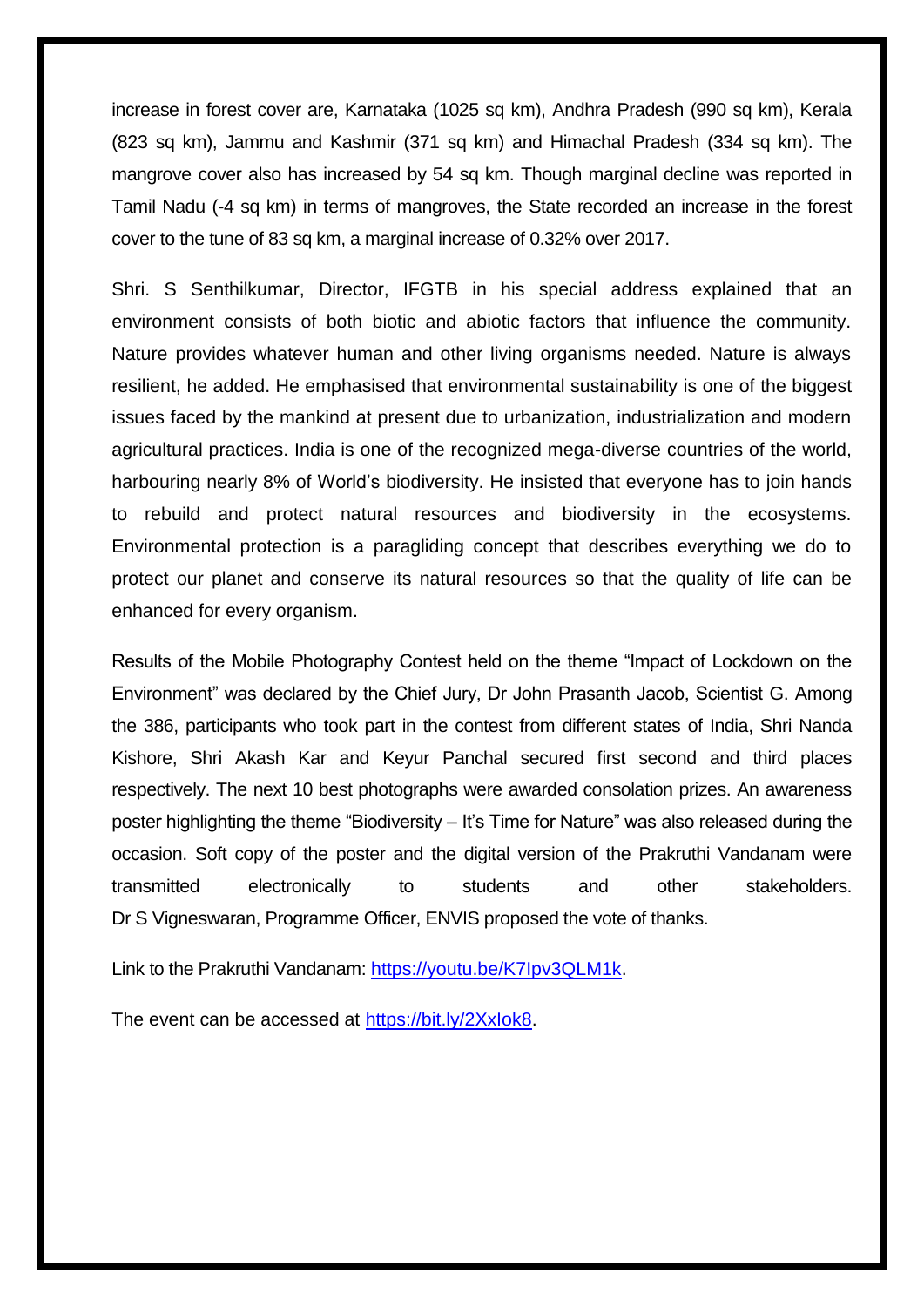

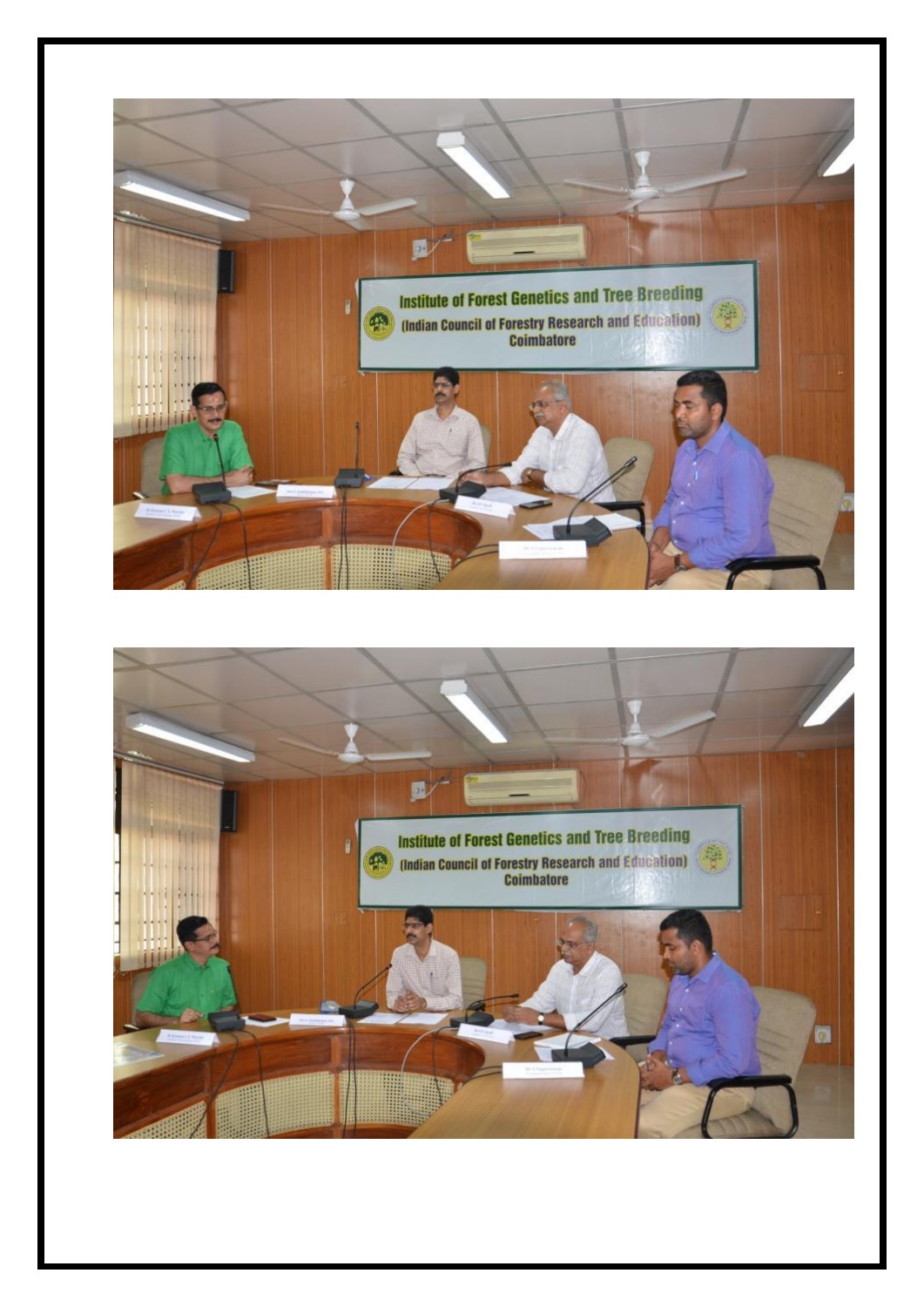

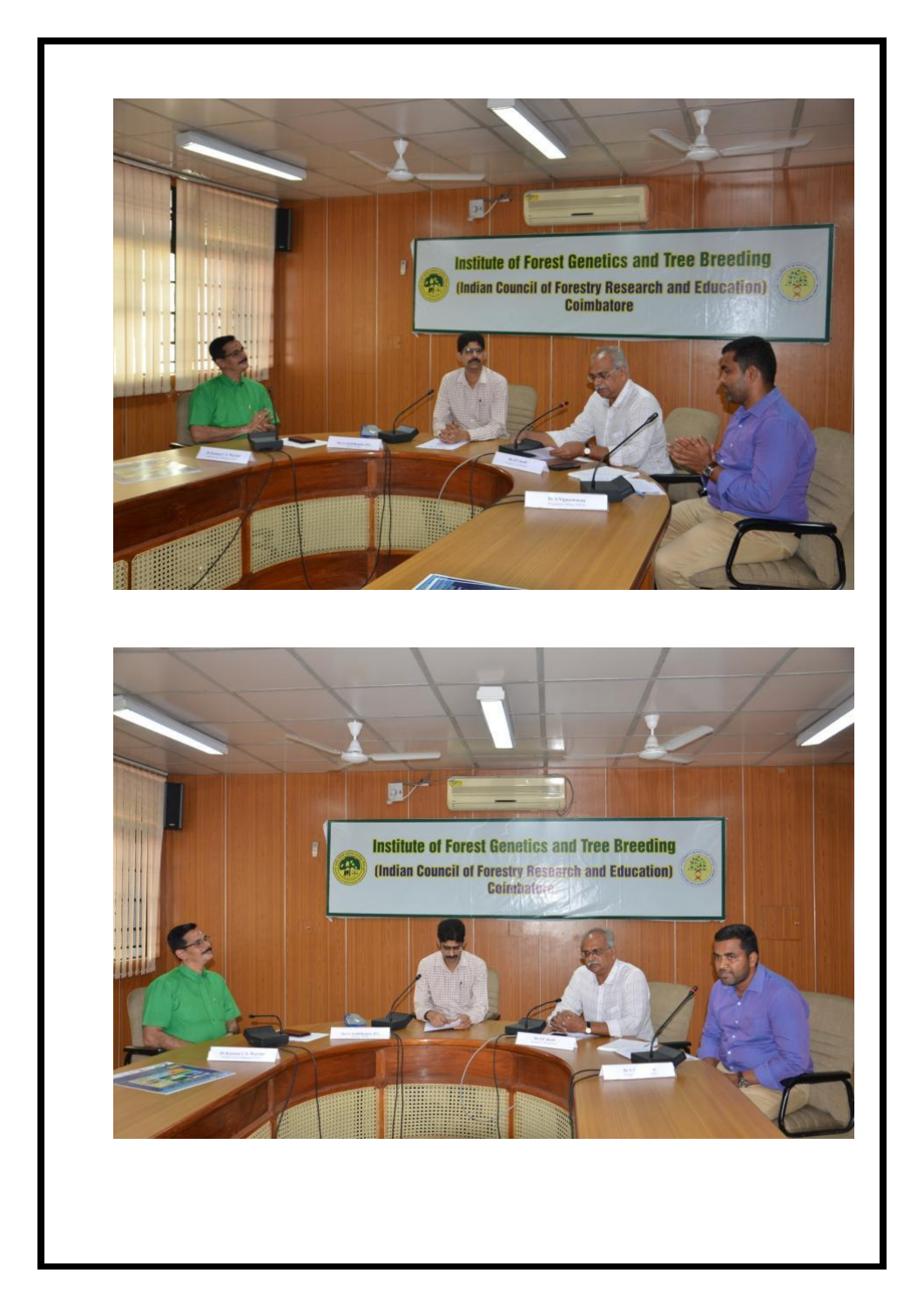